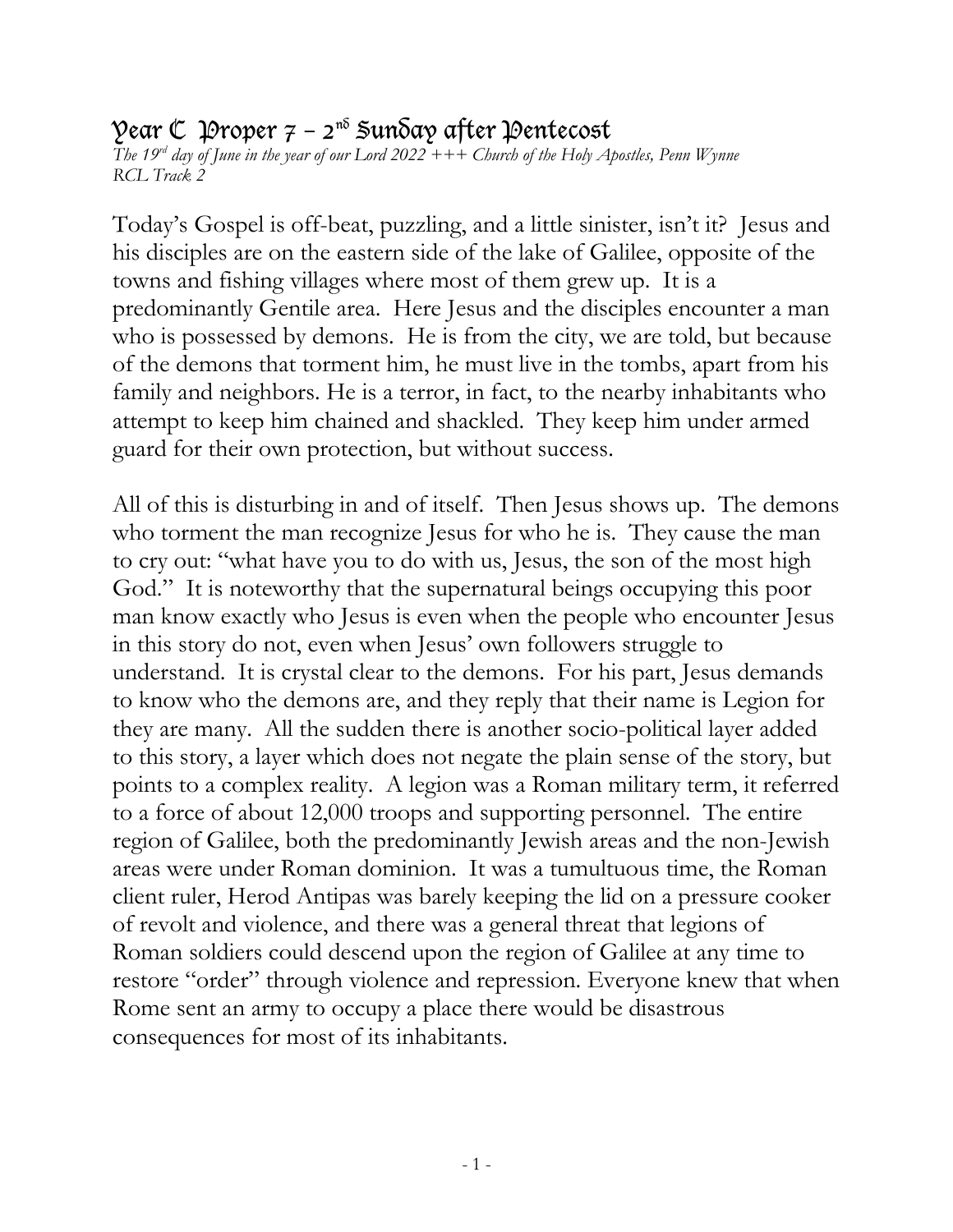It is fear and disaster that this occupying force of demons visit upon the unfortunate man. And the story keeps getting stranger. The demons clearly understand the authority Jesus has and they successfully plead with Jesus not to cast them into the so-called abyss. Jesus allows them to enter a herd of pigs instead. The loss of this entire herd of pigs as the demons cause them to run into the lake and drown, would have been had pretty serious economic and food security implications. This might explain why the residents adamantly desire Jesus to leave, despite Jesus' healing of the tormented man. There are a lot of unanswered questions in the fascinating passage. If I tried to address every one of them, everyone would adamantly desire themselves to leave before I was done.

So, I will cut to the chase, what are we to think of the evil powers we encounter in this passage, and what could this possibly have to do with us? This passage clearly shows us that the reality of evil in the world is complex. The evil that Jesus confronts in this passage is multi-faceted, a complex matrix of corrupt human institutions, of human choice, and human physiology. And, very clearly, there is a surplus of evil at work, a non-human, preternatural evil, demonic evil.

Popular culture is fascinated by the demonic. I could list dozens of movies and tv shows and books about them, and don't take my mention as a recommendation, but think about the cultural phenomenon that is the movie the Exorcist, and its innumerable imitators, all the way to the laughably cheesy Netflix series called Warrior Nuns, who as the name suggests are a secret order of nuns tasked with fighting demonic influence in the world. But, if popular culture is totally fascinated, the Church and especially our branch of the church is a little squeamish about the topic. Within Christianity we are often presented with a false choice when it comes to understanding demonic evil. On the one hand, there are paranoid Christians who see and react to demonic evil everywhere, and who do a lot of harm this way, as they tend to demonize their enemies, and stigmatize mental illness. I grew up seeing demons cast out of people who, far from being possessed by legion, maybe just needed a good therapist. But, the other response is to demythologize Scripture—that is, every time something supernatural occurs in Scripture or in our lived experience, good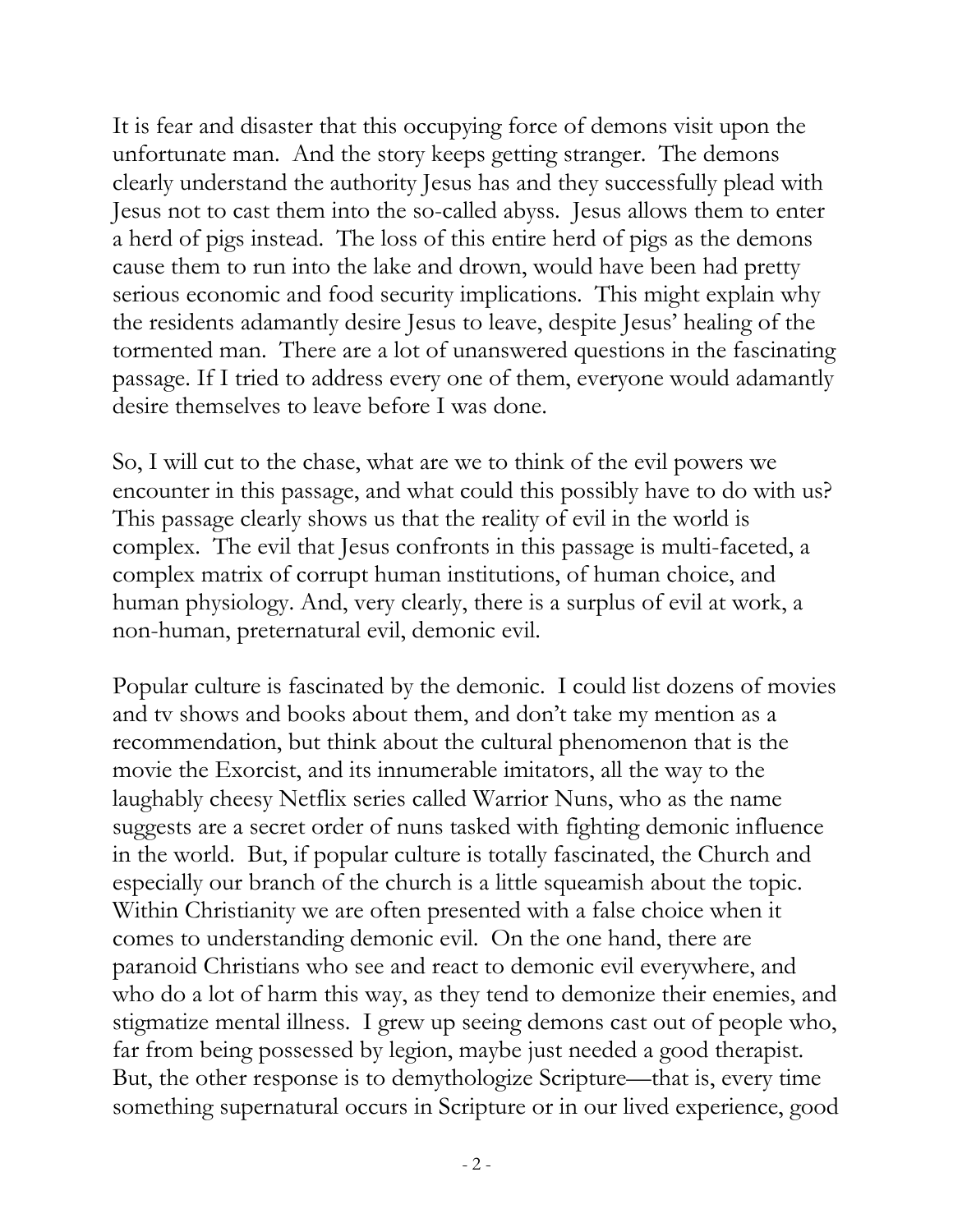or evil, to sort of wink and nod, and pretend there must be some "scientific" explanation. I don't recommend either of these false choices. Week by week, we come here to encounter Scripture and we are invited to inhabit the world of Scripture, and to have Scripture interrogate us, every bit as much as we ask faithful questions of Scripture. I think a faithful reading and inhabiting of Scripture leads us to understand a continuity between the natural world and what we call the supernatural. A continuity, not a dichotomy—not, a false choice between the two. Science and psychology themselves yield evidence of the interconnectedness of our human emotional and psychological health, with human physical heath with human spirituality. Health speaks to a holistic integration of all these facets. Disintegration, the fracturing of human personality, and bodies, this must be accounted for in various ways, emotionally, physically, and spiritually. This integrated reality of the human person has larger analogues with human societies, and with the entire created order. Just as there are dis-integrated humans, there are dis-integrated human institutions and societies, and such dis-integration, as we can see around us, threatens the integration of the entire world. And in every scale, wholeness and integration always includes the spiritual or supernatural dimension.

Scripture tells a coherent story about this. God created all things to be ordered toward loving relationship with God. But, love requires real choices, rebellion against God's order is always a choice. Rebellion unleashes chaos and violence, leads to the distortion of lives and institutions and the creation of human orders that are not oriented toward love. This disorder and mal-order has infected all of creation. We are all both victims and participants, wittingly or unwittingly in structures of evil. Jesus comes to us as a healer of broken things, an exorcist who drives away evil in all its complex dimensions, sometimes in ways we cannot expect or completely understand. Jesus became human in solidarity with us in order to deconstruct evil from the inside out; and re-integrate all that is falling part. Jesus invites us to abandon our chaos and violence and to participate in God's re-ordering of our ourselves and our environment toward a loving relationship with the creator.